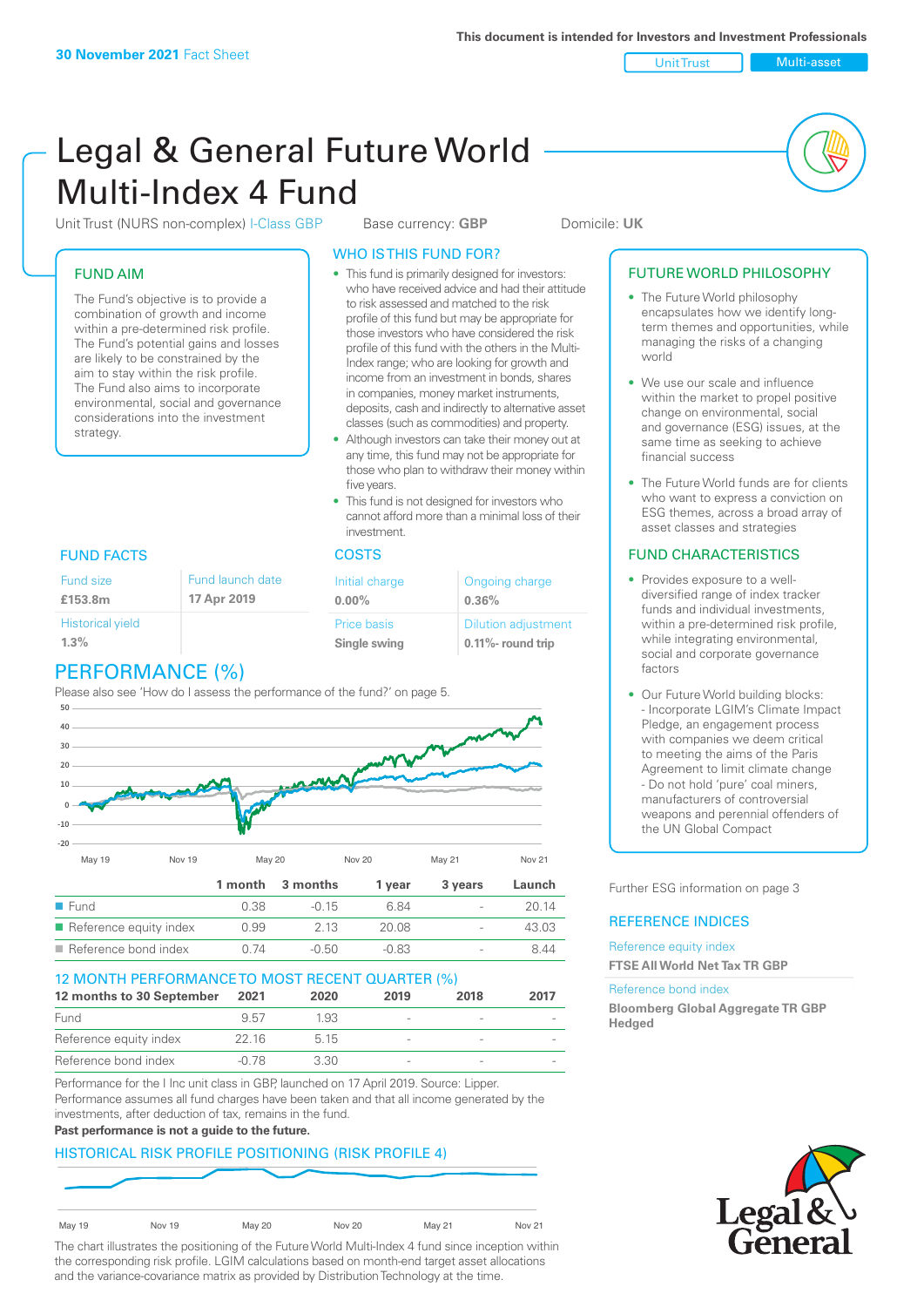Unit Trust (NURS non-complex) I-Class GBP

## PORTFOLIO BREAKDOWN

All data source LGIM unless otherwise stated. Totals may not sum due to rounding.





#### FUND MANAGERS

The fund managers have responsibility for managing the multi-index fund range. They are part of the Multi-Asset Funds (MAF) team in LGIM. This team focuses on designing and managing multi-asset funds that are tailored to match the specific objectives of various client types. The team sits within a wider Asset Allocation team which combines both depth of experience with a broad range of expertise from different fields, including fund management, investment consulting and risk management roles.

\*these holdings include allocations to quasi-sovereign bonds.

# TOP 10 HOLDINGS (%)

| L&G FW ESG Developed Equity Index Fund                    | 19.8 |
|-----------------------------------------------------------|------|
| L&G FW ESG UK Equity Index Fund                           | 9.5  |
| Cash                                                      | 8.3  |
| <b>L&amp;G UK ESG Corporate Bonds ETF</b>                 | 7.0  |
| L&G Future World Global Credit Fund                       | 5.0  |
| L&G ESG Emerging Markets Government Bond (USD) Index Fund | 4.5  |
| L&G All Stocks Gilt Index Trust                           | 4.5  |
| L&G Global Inflation Linked Bond Index Fund               | 4.0  |
| L&G Japan Index Trust                                     | 3.8  |
| L&G Global Emerging Markets Index Fund                    | 3.0  |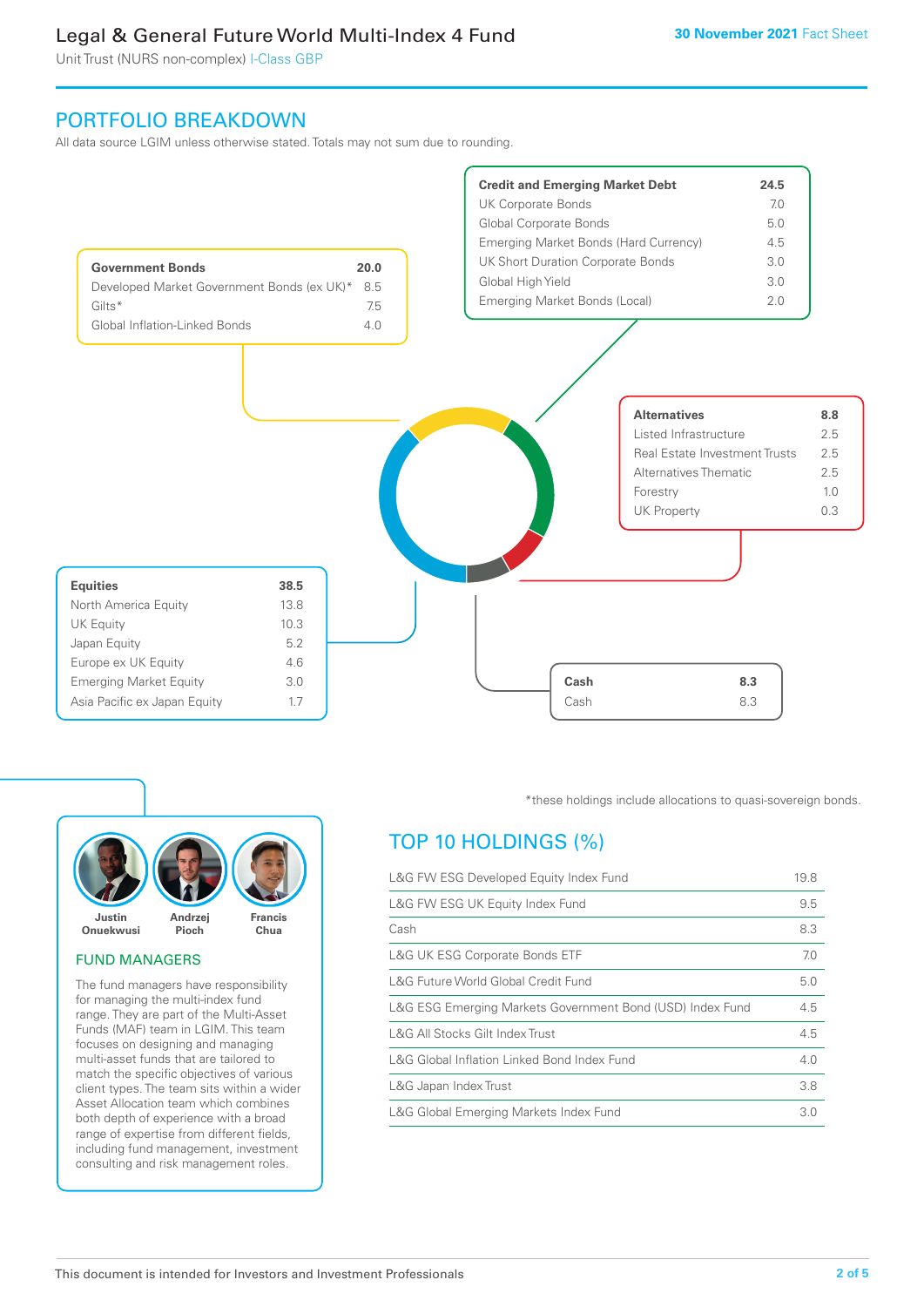Unit Trust (NURS non-complex) I-Class GBP

**57**

ESG score of comparator

# ESG COMMITMENT

From diesel emissions to oil spills, there have been many tangible examples in recent years of how failures in the way companies are run can have a harmful impact on the environment, society and investor returns. We believe responsible investing can mitigate the risk of such outcomes and has the potential to improve returns through the integration of environmental, social and governance (ESG) considerations, active ownership and longterm thematic analysis.

#### ESG SCORE

We score companies based on environmental, social and governance factors. The ESG Score is aligned to our engagement and voting activities. As a result, this portfolio has an aggregate ESG Score of **62** versus a mainstream comparator of **57**.

ESG scores and carbon metrics are calculated for the portion of the portfolio that invests in LGIM's Future World funds.



#### ENVIRONMENTAL PERFORMANCE

**/100 /100**

Carbon dioxide (CO2) is the most significant contributor to greenhouse gas emissions which are driving climate change. Compared to the unadjusted comparator, the fund will have a different exposure to current and future sources of carbon dioxide emissions.



**62**

ESG score of fund

#### CARBON RESERVES INTENSITY

Carbon reserves are fossil fuels (coal, oil and gas) which, if burnt, will become the carbon emissions of the future. To meet global climate change targets, the unabated use of fossil fuels is expected to decline over time.

The figures below are a measure of the size of carbon reserves held by the fund's underlying companies.

**79%** Lower carbon reserves intensity than the unadjusted comparator



Tonnes of CO<sub>2</sub>e<sup>i</sup> per \$1 million **of enterprise value including cash (EVIC)**

The fund has 79% lower carbon reserves intensity<sup>ii</sup> compared to the unadjusted comparator.

The difference in carbon reserves intensity means that for every \$1 million invested in the fund, the exposure to carbon reserves through the underlying companies is reduced by an amount equivalent to **1711 tonnes of CO<sub>2</sub>e** compared to having invested in the unadjusted comparator.



**54%** Lower carbon footprint than the unadjusted

comparator

CARBON FOOTPRINT

Following the global Paris Agreement on climate change, companies in all sectors are expected to reduce their emissions to prepare and adapt for a low-carbon economy.

**26** Fund **57 Comparator** 

**Tonnes of CO2 e per \$1 million of EVIC**

The fund has **54%** lower carbon footprint compared to the unadjusted comparator. Carbon footprint describes the relationship between the carbon emissions of a company and its EVIC<sup>ii</sup>.

The difference in carbon footprint means that the fund has selected companies where, for the same level of EVIC, the associated emissions<sup>iv</sup> are lower by **31 tonnes of CO<sub>2</sub>e** compared to the unadjusted comparator<sup>v</sup>.



For further information please go to www.lgim.com/esginfo Ø

**The comparator for this fund is a bespoke asset-weighted blend\* of Solactive market-capitalisation indices in equities and credit. \*The blend will evolve over time in line with the actual asset allocation of the multi-asset fund.**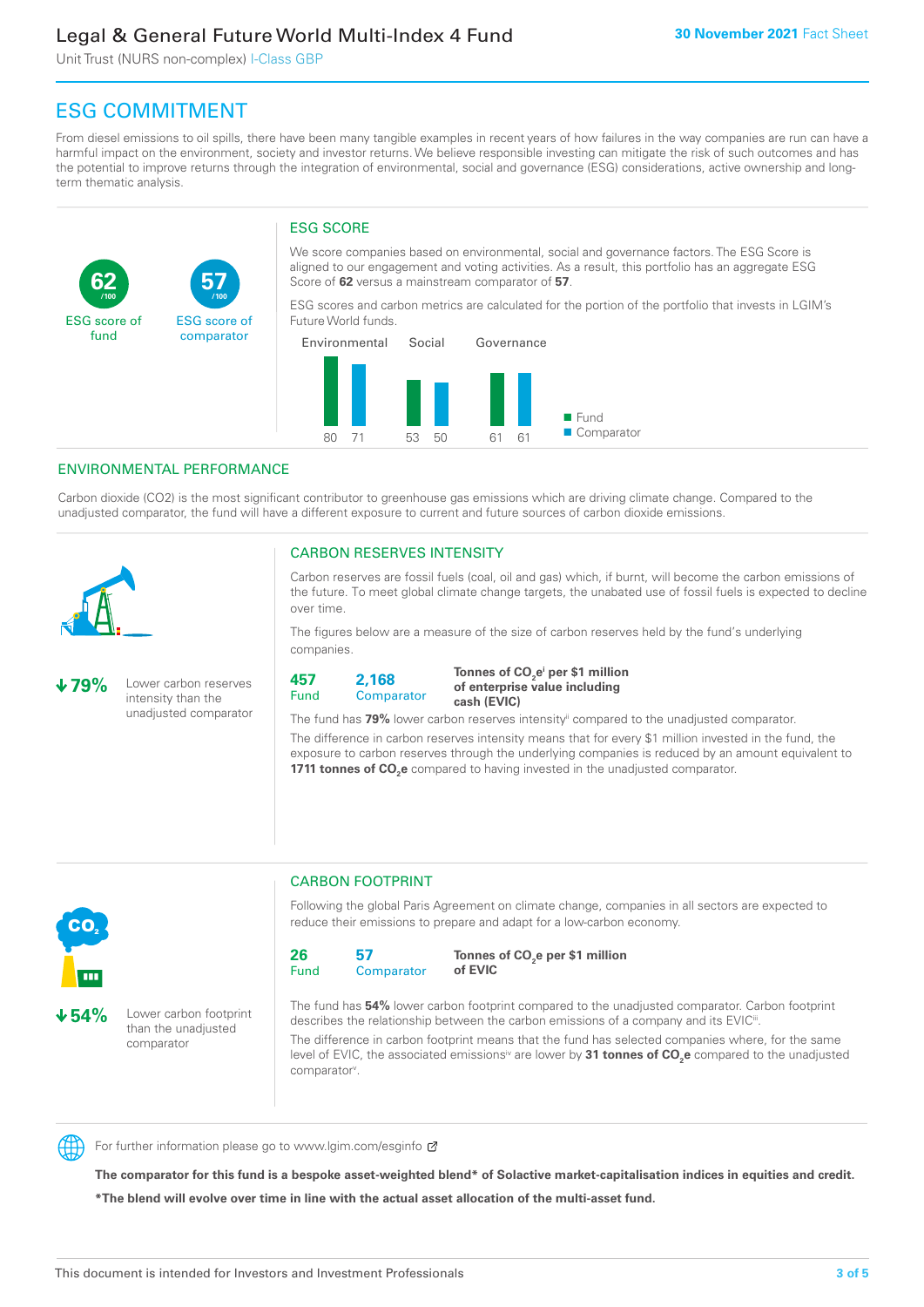Unit Trust (NURS non-complex) I-Class GBP

#### **NOTES**

 $^\mathrm{i}$  Carbon dioxide equivalent (CO<sub>2</sub>e) is a standard unit to compare the emissions of different greenhouse gases.

ii This metric looks at the embedded carbon in the fossil fuel reserves owned by a company, divided by a company's enterprise value (including cash), to adjust for company size. This represents a carbon reserves intensity score for a company.

iii The choice of this metric follows best practice recommendations from the **Task Force on Climate-related Financial Disclosures.**

iv Data on carbon emissions from a company's operations and purchased energy is used.

v This measure is the result of differences in the weights of companies between the index or the fund and the comparator, and does not depend on the amount invested in the fund. It describes the relative 'carbon efficiency' of different companies in the comparator (i.e. how much carbon was emitted per unit of sales) or in the fund, not the contribution of an individual investor in financing carbon emissions.

#### **Third Party Disclaimers and Information**

Unless otherwise indicated all data contained in this factsheet is sourced from Legal & General Investment Management Limited. Where this document contains third party data ("Third Party Data"), we cannot guarantee the accuracy, completeness or reliability of such Third Party Data and accept no responsibility or liability whatsoever in respect of such Third Party Data, or in respect of any loss or damage suffered by you, your client or any other party arising in connection with either the provision of Third Party Data or any inaccuracies, errors or omissions, regardless of cause in any Third Party Data.

Where we use third party data within this document, it is never used directly and instead it forms the basis of our own calculations; we do so under licence and with the providers' legal permission.

While all reasonable endeavours are taken to ensure the data provided is accurate, it is important to note that the data providers assume no responsibility for errors or omissions and cannot be held liable for damage arising from our use of their data within our calculations. Information is for recipients' internal use only.

Source: HSBC© HSBC 2021.

Powered by Refinitiv Information.

Powered by Sustainalytics 2021.

Source: ISS.